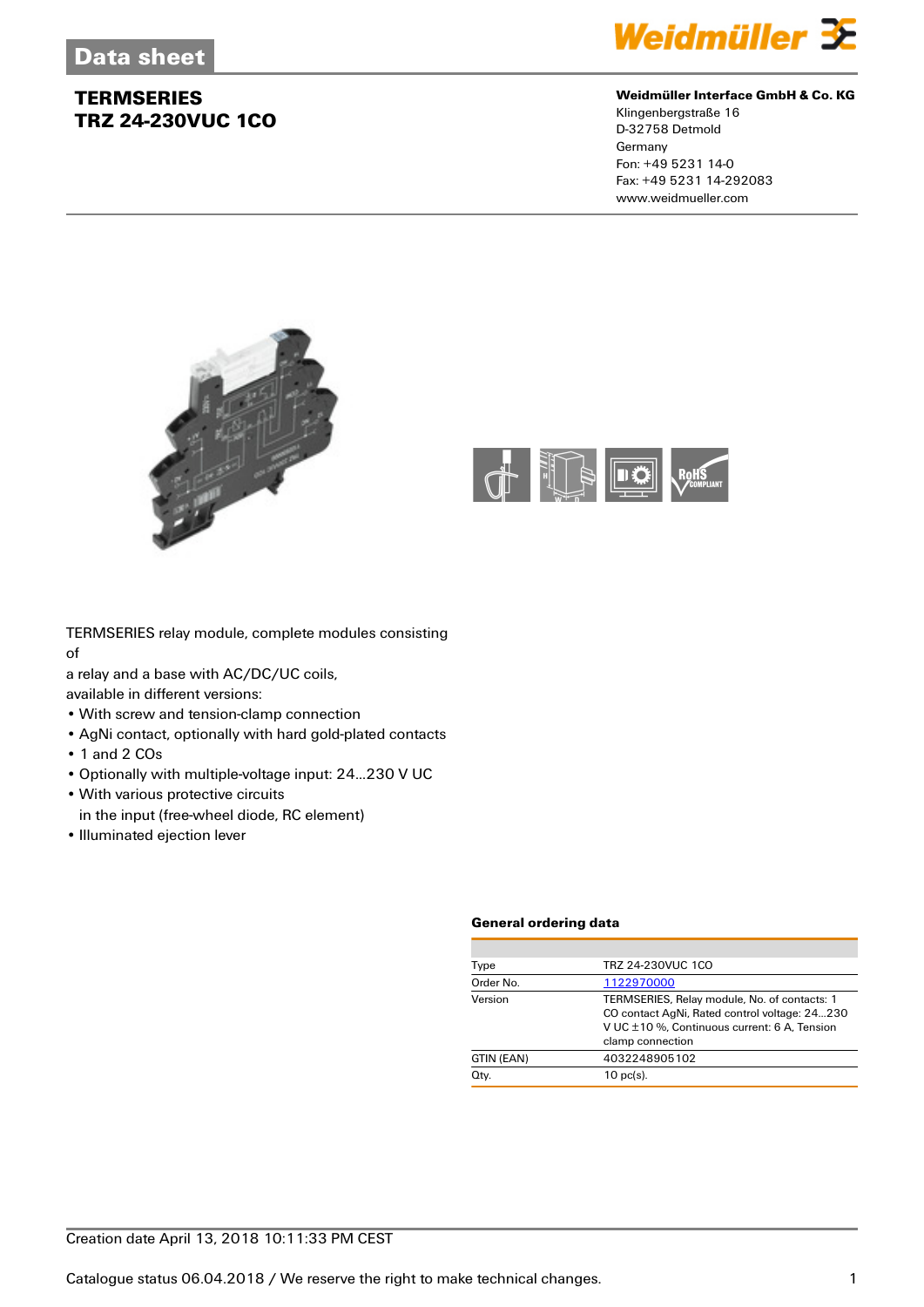## **Technical data**

**Dimensions and weights**



### **Weidmüller Interface GmbH & Co. KG**

Klingenbergstraße 16 D-32758 Detmold Germany Fon: +49 5231 14-0 Fax: +49 5231 14-292083

| Width                                                                                 | $6.4 \text{ mm}$                                      | Width (inches)                                    | 0.252 inch                                      |
|---------------------------------------------------------------------------------------|-------------------------------------------------------|---------------------------------------------------|-------------------------------------------------|
| Heiaht                                                                                | 90.5 mm                                               | Height (inches)                                   | 3.563 inch                                      |
| Depth                                                                                 | 87.8 mm                                               | Depth (inches)                                    | 3.457 inch                                      |
| Net weight                                                                            | 31.6 <sub>g</sub>                                     |                                                   |                                                 |
| <b>Temperatures</b>                                                                   |                                                       |                                                   |                                                 |
|                                                                                       |                                                       |                                                   |                                                 |
| Humidity                                                                              | 5-95% rel. humidity, $T_u =$<br>40°C, no condensation | Operating temperature, max.                       | 60 °C                                           |
| Operating temperature, min.                                                           | -40 °C                                                | Storage temperature, max.                         | 85 °C                                           |
| Storage temperature, min.                                                             | -40 $^{\circ}$ C                                      | Operating temperature                             | -40 °C60 °C                                     |
| Storage temperature                                                                   | -40 °C85 °C                                           |                                                   |                                                 |
| Input                                                                                 |                                                       |                                                   |                                                 |
|                                                                                       |                                                       |                                                   |                                                 |
| Rated control voltage                                                                 | 24230 V UC $\pm$ 10 %                                 | <b>Rated current AC</b>                           | 4 mA @ 230 V AC ±10 %,<br>28 mA @ 24 V AC ±10 % |
| <b>Rated current DC</b>                                                               | 22 mA @ 24 V DC ±10 %                                 | Power rating                                      | 530 mW @ 24 V DC.<br>930 mVA @ 230 V AC         |
| Pull-in/drop-out voltage, typ.                                                        | 13 V / 7 V AC<br>13 V / 5 V DC                        | Pull-in/drop-out current, typ.                    | 28.5 mA / 11 mA AC<br>23 mA / 6.5 mA DC         |
| Status indicator                                                                      | Green LED                                             | Protective circuit                                | Rectifier                                       |
| Coil voltage of the replacement relay<br>deviating from the rated control voltage Yes |                                                       | Coil voltage of the replacement relay             | 24 V DC                                         |
| <b>Output</b>                                                                         |                                                       |                                                   |                                                 |
|                                                                                       |                                                       |                                                   |                                                 |
| Rated switching voltage                                                               | 250 V AC                                              | Max. switching voltage, AC                        | 250 V                                           |
| Max. switching voltage, DC                                                            | 250 V                                                 | Continuous current                                | 6 A                                             |
| Inrush current                                                                        | 20 A / 20 ms                                          | AC switching capacity (resistive), max.           | 1500 VA                                         |
| DC switching capacity (resistive), max.                                               | 144 W @ 24 V                                          | Switch-on delay                                   | $\leq 30$ ms                                    |
| Switch-off delay                                                                      | $< 140$ ms                                            | Min. switching power                              | 1 mA @ 24 V, 10 mA @ 12<br>V, 100 mA @ 5 V      |
| Max. switching frequency at rated load 0.1 Hz                                         |                                                       |                                                   |                                                 |
| Contact data                                                                          |                                                       |                                                   |                                                 |
| Contact type                                                                          | 1 CO contact (AgNi)                                   | Mechanical service life                           | $5 \times 10^6$ switching cycles                |
| General data                                                                          |                                                       |                                                   |                                                 |
|                                                                                       |                                                       |                                                   |                                                 |
| Mounting rail                                                                         | <b>TS 35</b>                                          | <b>Test button</b>                                | No                                              |
| Mechanical switch position indicator                                                  | No                                                    | UL 94 flammability rating                         | $V-0$                                           |
| <b>Insulation coordination</b>                                                        |                                                       |                                                   |                                                 |
|                                                                                       |                                                       |                                                   |                                                 |
| Rated voltage                                                                         | 300V                                                  | Surge voltage category                            | Ш                                               |
| Pollution severity                                                                    | $\overline{2}$                                        | Protection degree                                 | <b>IP20</b>                                     |
| Dielectric strength input - output                                                    | 4 kV $_{\text{eff}}$ / 1 min.                         | Creepage and clearance distance input -<br>output | $\geq 5.5$ mm                                   |
| Dielectric strength of open contact                                                   | 1 kV $_{\text{eff}}$ / 1 min                          | Dielectric strength to mounting rail              | 4 kV $_{\text{eff}}$ / 1 min.                   |
| Impulse withstand voltage                                                             | 6 kV (1.2/50 µs)                                      |                                                   |                                                 |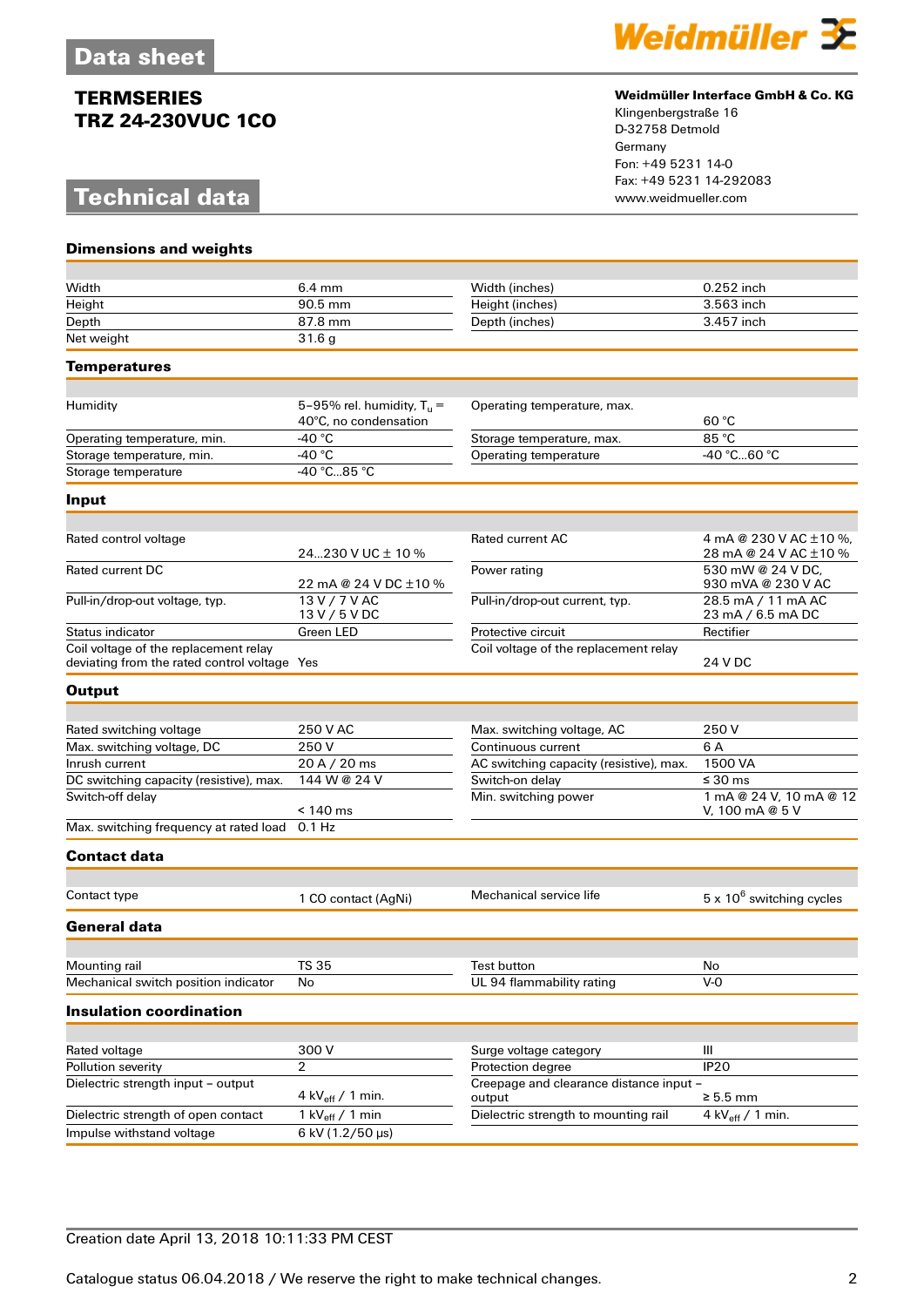# **Technical data**

**Further details of approvals / standards**



### **Weidmüller Interface GmbH & Co. KG**

Klingenbergstraße 16 D-32758 Detmold Germany Fon: +49 5231 14-0 Fax: +49 5231 14-292083

| <b>Standards</b>                                                                              | EN 50178, EN 55011, EN<br>61000-6-1, 2, 4 | Certificate No. (DNVGL)                                                                       | TAA00001E5                |
|-----------------------------------------------------------------------------------------------|-------------------------------------------|-----------------------------------------------------------------------------------------------|---------------------------|
| Certificate no. (cULus)                                                                       | E141197                                   |                                                                                               |                           |
| <b>Connection data</b>                                                                        |                                           |                                                                                               |                           |
|                                                                                               |                                           |                                                                                               |                           |
| Wire connection method                                                                        | Tension clamp connection                  | Stripping length, rated connection                                                            | 8 mm                      |
| Clamping range, rated connection                                                              | $1.5$ mm <sup>2</sup>                     | Clamping range, min.                                                                          | $0.14 \text{ mm}^2$       |
| Clamping range, max.                                                                          |                                           | Wire connection cross section AWG,                                                            |                           |
|                                                                                               | $2.5 \text{ mm}^2$                        | min.                                                                                          | <b>AWG 26</b>             |
| Wire connection cross section AWG.<br>max.                                                    | <b>AWG 14</b>                             | Wire cross-section, solid, min.                                                               | $0.14 \, \text{mm}^2$     |
| Wire cross-section, solid, max.                                                               |                                           | Wire connection cross-section, finely                                                         |                           |
|                                                                                               | $2.5$ mm <sup>2</sup>                     | stranded, min.                                                                                | $0.14 \, \text{mm}^2$     |
| Wire connection cross section, finely<br>stranded, max.                                       | $2.5 \text{ mm}^2$                        | Wire cross-section, finely stranded, min.<br>(AWG)                                            | <b>AWG 26</b>             |
| Wire cross-section, finely stranded, max.<br>(AWG)                                            | <b>AWG 14</b>                             | Wire connection cross-section, finely<br>stranded with wire-end ferrules DIN<br>46228/4, min. | $0.14 \, \text{mm}^2$     |
| Wire connection cross-section, finely<br>stranded with wire-end ferrules DIN<br>46228/4, max. | $1.5$ mm <sup>2</sup>                     | Conductor cross-section, flexible, AEH<br>(DIN 46228-1), min.                                 | $0.14 \text{ mm}^2$       |
| Conductor cross-section, flexible, AEH<br>(DIN 46228-1), max.                                 | $1.5$ mm <sup>2</sup>                     | Twin wire-end ferrules, min.                                                                  | $0.5$ mm <sup>2</sup>     |
| Twin wire-end ferrules, max.                                                                  | $1 \text{ mm}^2$                          | <b>Blade</b> size                                                                             | $0.6 \times 3.5$ mm       |
| <b>Gauge to IEC 60947-1</b>                                                                   | A1, B1                                    |                                                                                               |                           |
| <b>Rated data UL</b>                                                                          |                                           |                                                                                               |                           |
|                                                                                               |                                           |                                                                                               |                           |
| Ambient temperature (operational), max. 40 °C                                                 |                                           | Connection cross-section AWG, min.                                                            | <b>AWG 26</b>             |
| Connection cross-section AWG, max.                                                            |                                           | Type of conductor                                                                             | rigid copper conductor,   |
|                                                                                               | <b>AWG 14</b>                             |                                                                                               | flexible copper conductor |
| Pollution severity level                                                                      | $\overline{2}$                            |                                                                                               |                           |
| <b>Classifications</b>                                                                        |                                           |                                                                                               |                           |
|                                                                                               |                                           |                                                                                               |                           |
| <b>ETIM 5.0</b>                                                                               | EC001437                                  | <b>ETIM 6.0</b>                                                                               | EC001437                  |
| eClass 6.2                                                                                    | 27-37-16-01                               | eClass 7.1                                                                                    | 27-37-16-01               |
| eClass 8.1                                                                                    | 27-37-16-01                               | eClass 9.0                                                                                    | 27-37-16-01               |
| eClass 9.1                                                                                    | 27-37-16-01                               |                                                                                               |                           |
| <b>Product information</b>                                                                    |                                           |                                                                                               |                           |
|                                                                                               |                                           |                                                                                               |                           |
| Descriptive text ordering data                                                                | Spare relay<br>Type: RSS113024            |                                                                                               |                           |

|                                 | Type: RSS113024<br>Orderno.: 4060120000                                            |  |
|---------------------------------|------------------------------------------------------------------------------------|--|
| Descriptive text technical data | Accessories and dimensional drawings: refer to the TERMSERIES<br>Accessories page. |  |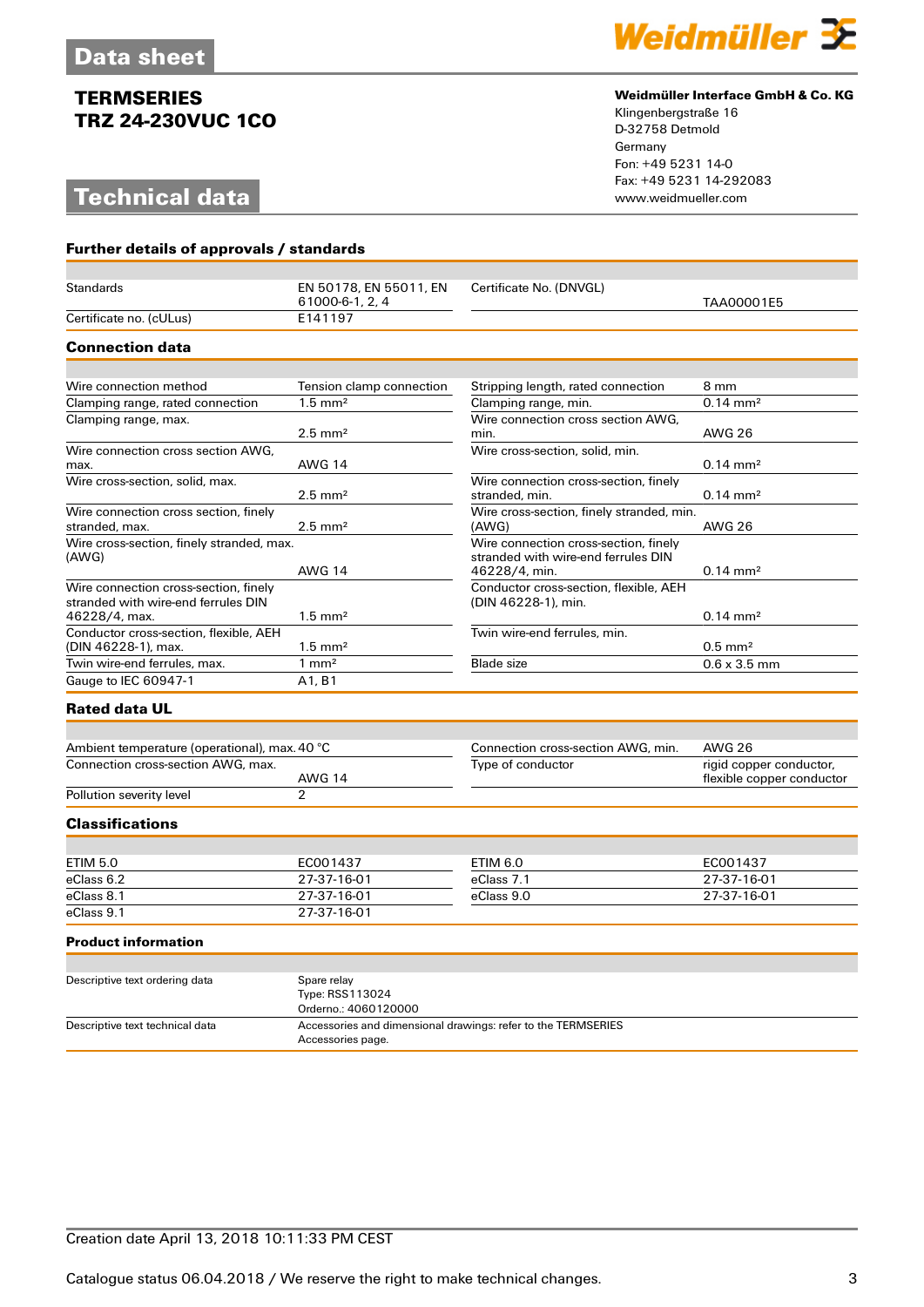# **Technical data**

#### **Approvals**

Approvals



### **Weidmüller Interface GmbH & Co. KG**

Klingenbergstraße 16 D-32758 Detmold Germany Fon: +49 5231 14-0 Fax: +49 5231 14-292083

|--|

#### ROHS Conform

### **Downloads**

| Approval/Certificate/Document of |                                |
|----------------------------------|--------------------------------|
| Conformity                       | DE PA5600 160229 001.pdf       |
| Brochure/Catalogue               | <b>CAT 4.2 ELECTR 15/16 EN</b> |
| <b>Engineering Data</b>          | EPLAN, WSCAD, Zuken E3.S       |
| <b>Engineering Data</b>          | <b>STEP</b>                    |
| User Documentation               | <b>Operating Instructions</b>  |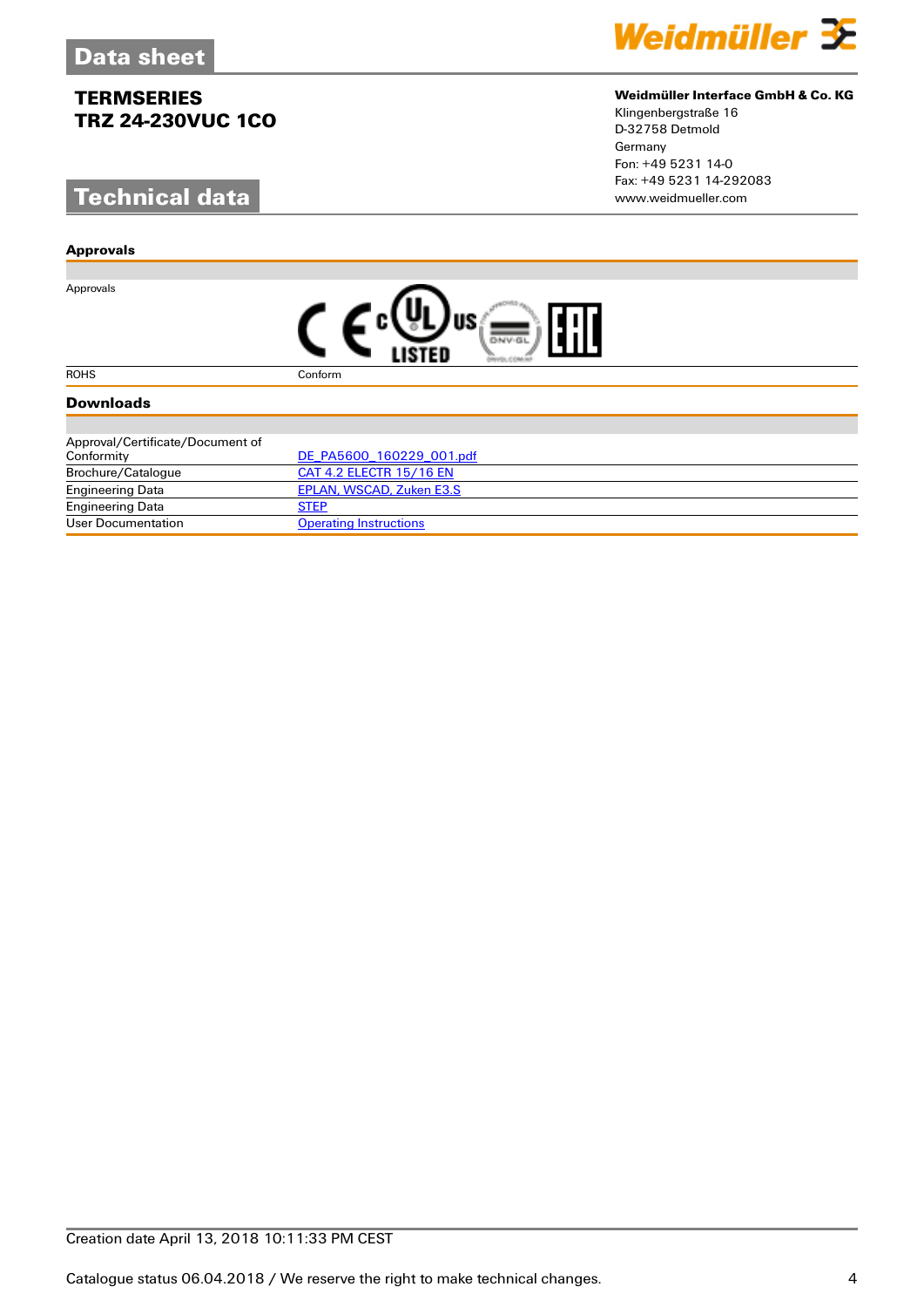## **Drawings**



### **Weidmüller Interface GmbH & Co. KG**

Klingenbergstraße 16 D-32758 Detmold Germany Fon: +49 5231 14-0 Fax: +49 5231 14-292083